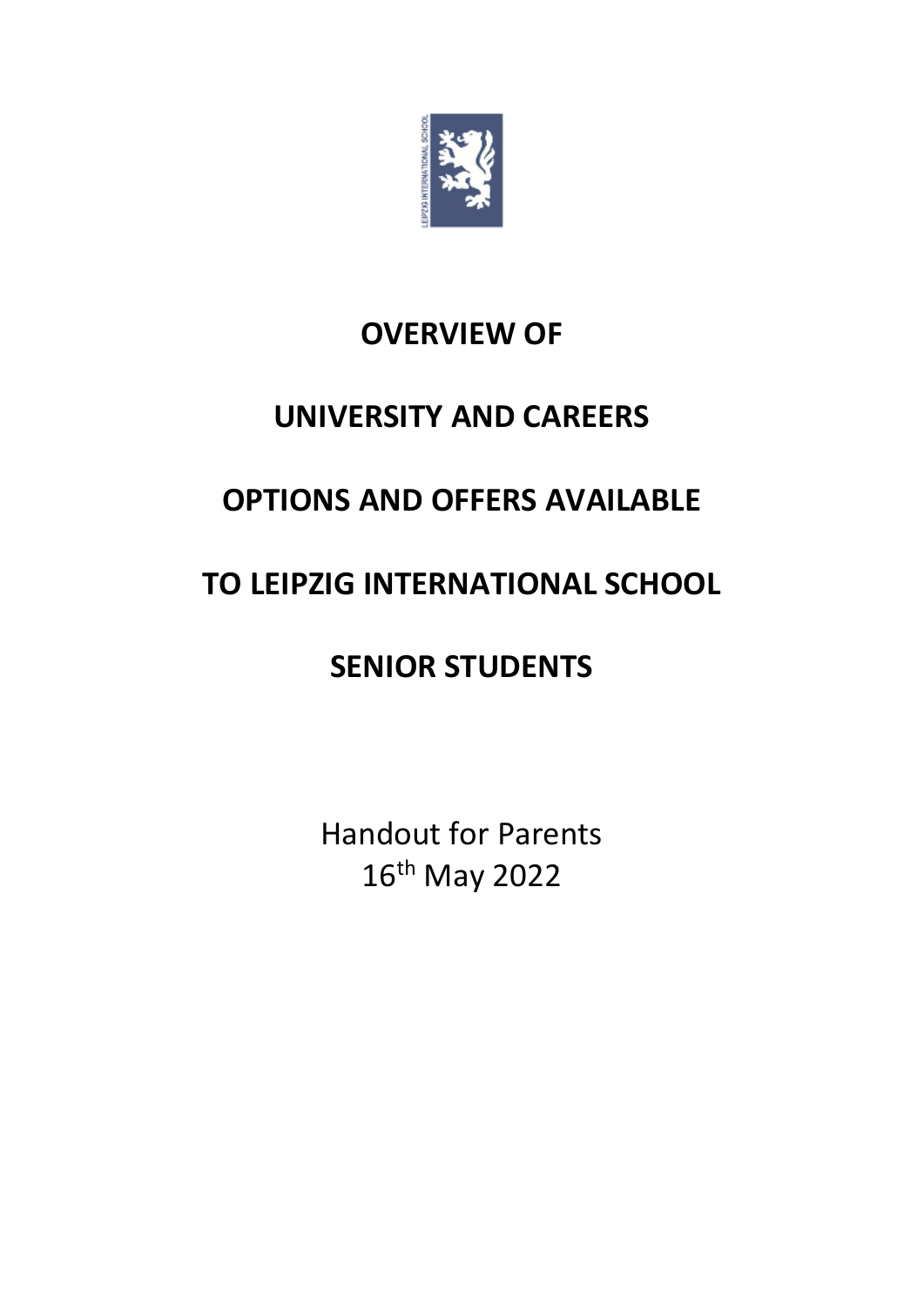# **Table of Contents**

- o University Admissions & Careers service provided by Leipzig International School
- o Brief overview of various country systems
- o Gap Years advantages & disadvantages
- o Costs a brief introduction
- o Contact details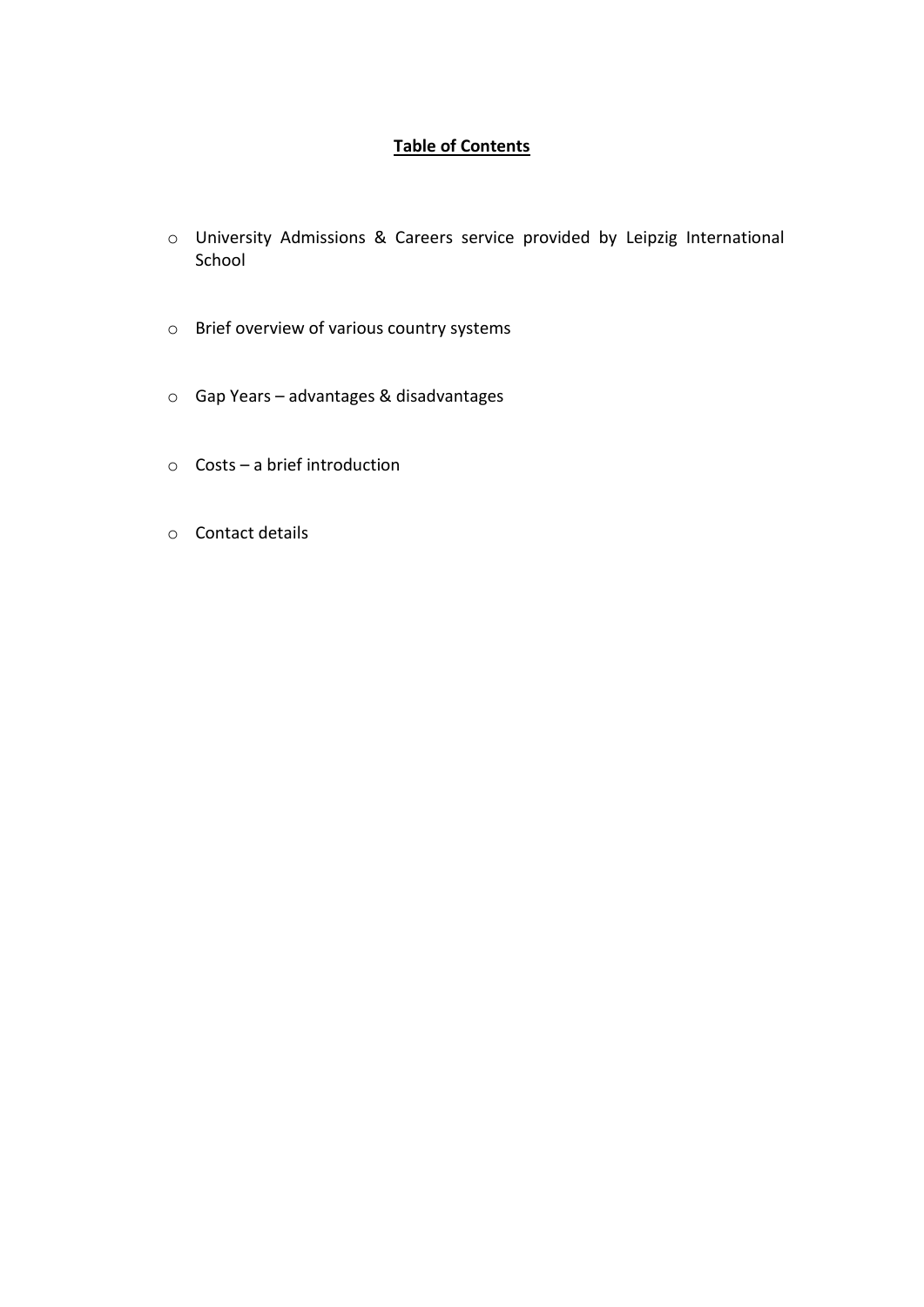# What does LIS offer students in the area of university admissions and careers support?

- o Grade 10, 11 and 12 students are given detailed information on university admissions & careers by the university admissions and careers coordinator.
- $\circ$  Grade 12 students are given targeted careers advice by the university admissions and careers advisor as well as feedback from their teachers on their academic and other strengths.
- o There is active and practical assistance to Grade 12 students with their university applications.
- $\circ$  Grade 11 parents are invited to a parent information evening where the university admissions and careers advisor explains the various country systems and answers any questions they might have.
- o The school organizes access to the university & colleges and careers fairs as well as inviting universities and colleges to visit the school and present themselves (currently only virtually).
- o The school provides predicted grades, writes references/letters of recommendation, prepares students for interviews, creates grade transcripts.
- o The advisor can and will meet with students and parents as often as they need to help facilitate the student's next steps after school.
- o Grade 10 are given a presentation by Frau Elsner from the Arbeitsagentur laying out their options at the end of Grades 10 and 12.
- $\circ$  The school provides regular information on university admissions and careers on its website
- o The school provides students with a career and university admissions platform called Unifrog to help them with researching, recording and planning their next steps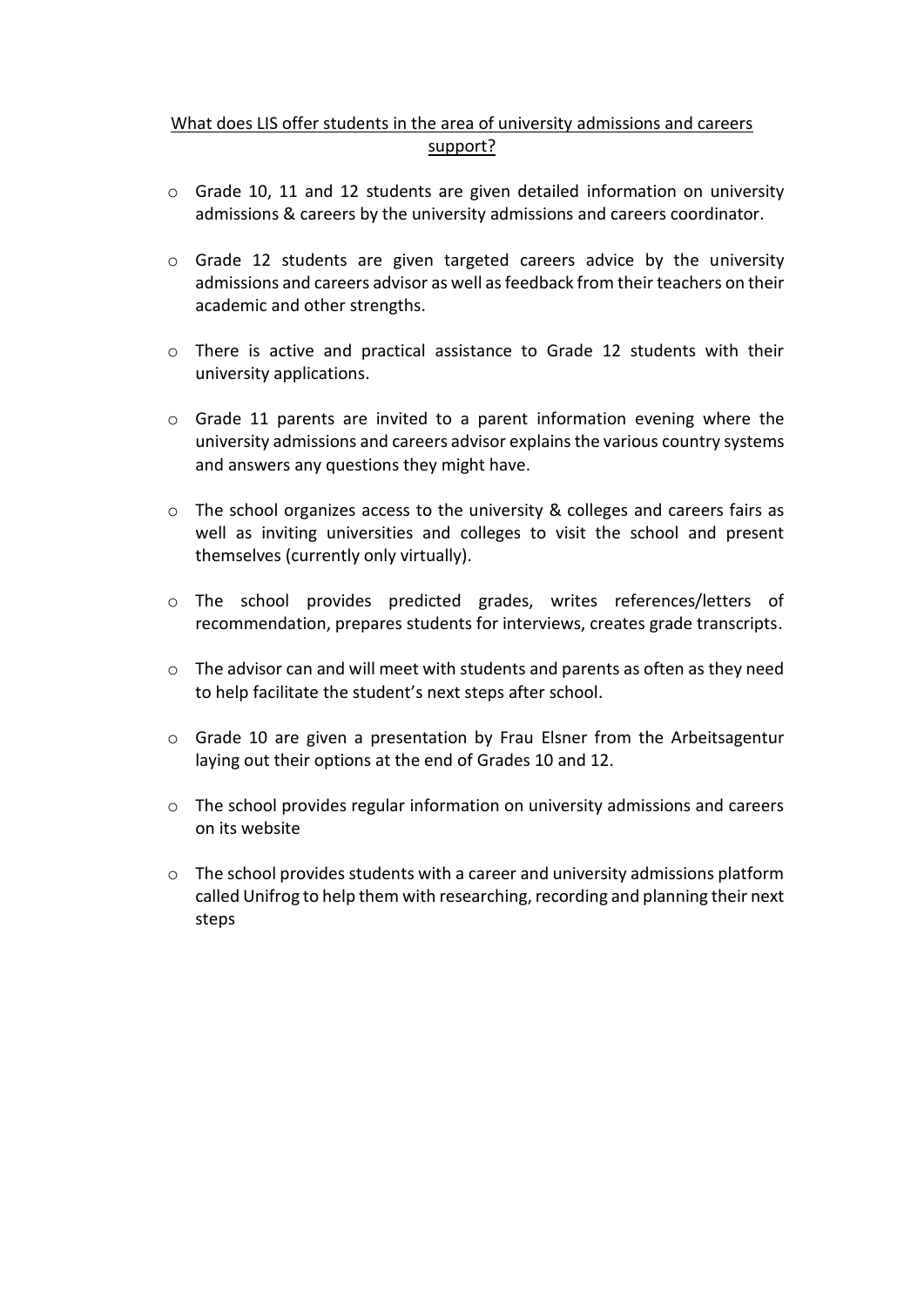# **The United Kingdom**

#### **Why:**

- In English
- Some of the finest universities in the world
- Accepts the IBDP
- Student-focused education and excellent student support services
- Student visas allow for a two-year work permit after graduation

#### **How:**

- Applications through central system called UCAS, personal statement (student), reference (one of the teachers), predicted grades (all of the teachers) required.
- 5 choices possible. 4 for medicine, dentistry & veterinary medicine
- Possible subject-specific admissions tests (eg. LNAT for law, UKCAT or BMAT for medicine) and admissions tests for Oxford & Cambridge and interviews
- Universities respond with conditional offer (based on exam results), unconditional offer (fully accepted) or rejection
- Students need to select firm choice and insurance choice from the offers.
- It is possible to apply via Extra and Clearing on UCAS as well

#### **When:**

- By the 15 th October 2022 (Oxbridge or medicine) or 26th January 2021 (all other courses)
- Offers made after 26.01.23. Six weeks to make firm or insurance choice

- $\circ$  [www.ucas.com](http://www.ucas.com/) The central university admissions system in the UK (also has a course search that allows you to see how many IB points you need for specific courses), also provides information for students and parents on a whole range of topics related to studying in the UK
- o [https://www.internationalstudent.com/study\\_uk](https://www.internationalstudent.com/study_uk/)[/](https://www.internationalstudent.com/study_uk/) overview of student living costs in the UK
- o <http://www.apprenticeships.gov.uk/> official government site for apprenticeships and vocational training
- o <https://www.gov.uk/student-visa> UK government website on student visa requirements for international students with links to applying for a student visa
- o <http://www.ukcisa.org.uk/> UK Council for International Student Affairs: government body for helping foreign students study in the UK. Information about fees, visa requirements, scholarships & bursaries and coronavirus regulations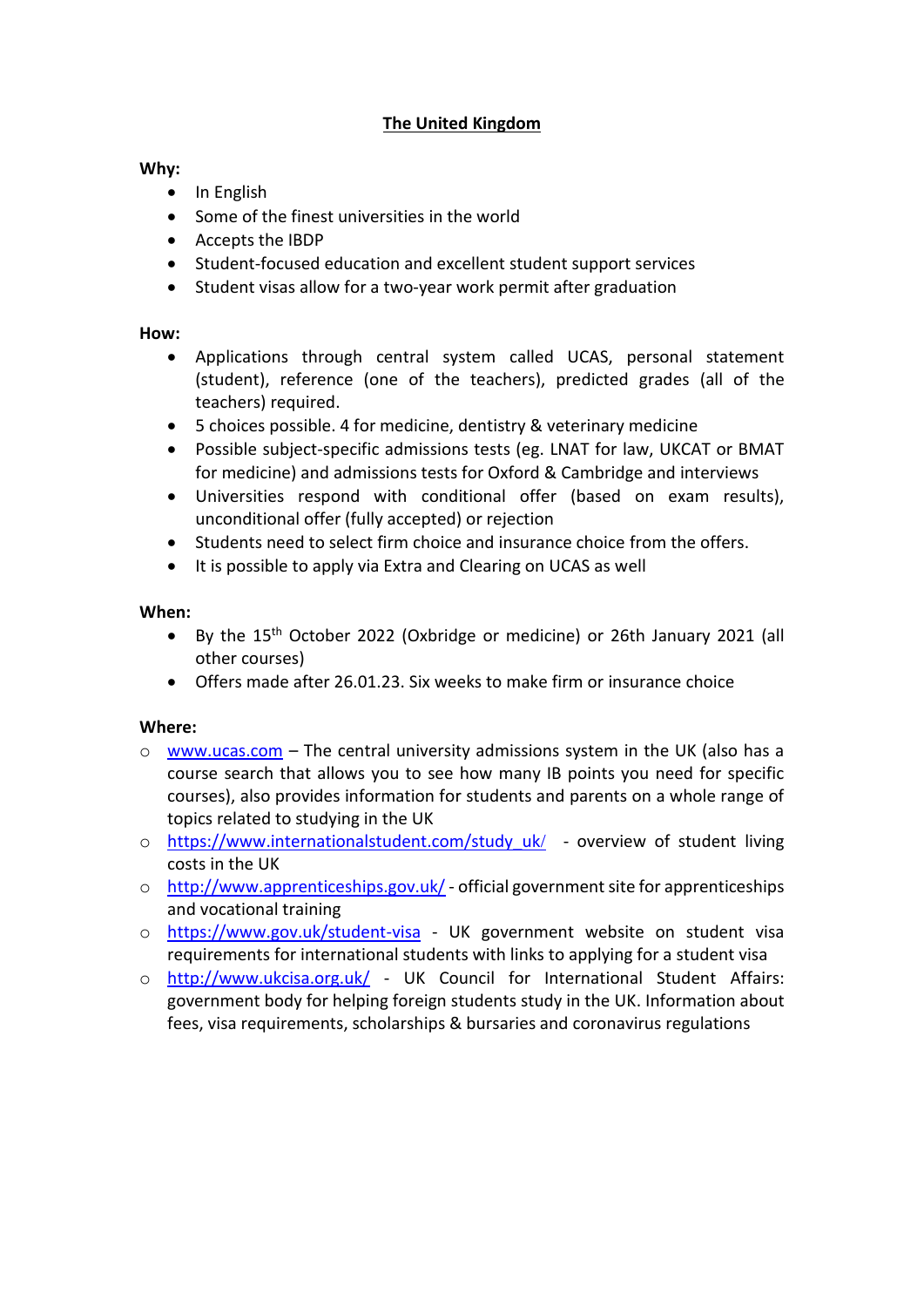# **The United States**

### **Why:**

- In English
- Some of the finest universities in the world
- IBDP students could get in by taking SATs (on offer six times a year)
- Expensive, but funding and scholarships are available
- Some US colleges have European campuses and some European universities have partnerships with USA (cheaper route to a US college education)

#### **How:**

- Usually individual applications to universities but over 600 colleges are using a central admissions programme called the Common Application or Coalition
- a personal statement/motivational letter (students), CommonApp prompt question, one or more references (a teacher and university admissions advisor)
- predicted grades and possibly SATs/ACTs, grade transcripts & high school diploma
- More universities are becoming test optional, meaning they do not require SATs/ACTs from students to apply

#### **When:**

- each university has its own application deadline but internal deadline for US is December 2021.
- Early acceptance/early decision (EA/ED) applications are usually due by early to mid-November 2022.

- o [www.collegeboard.com](http://www.collegeboard.com/) the main website for SATs
- o <https://www.act.org/> the main website for ACTs
- o [www.commonapp.org](http://www.commonapp.org/) The Common Application (used by over 600 colleges)
- o <http://www.internationalstudent.com/school-search/usa/> a good search tool for US universities
- o [www.aaicu.org](http://www.aaicu.org/) the central website for American colleges overseas
- o <https://travel.state.gov/content/travel/en/us-visas/study/student-visa.html> official US State Department site for student visas
- o <https://collegescorecard.ed.gov/-> US Department of Education college score and ranking platform
- o <https://professionals.collegeboard.org/guidance/applications/early> overview of the advantages/disadvantages of EA/ED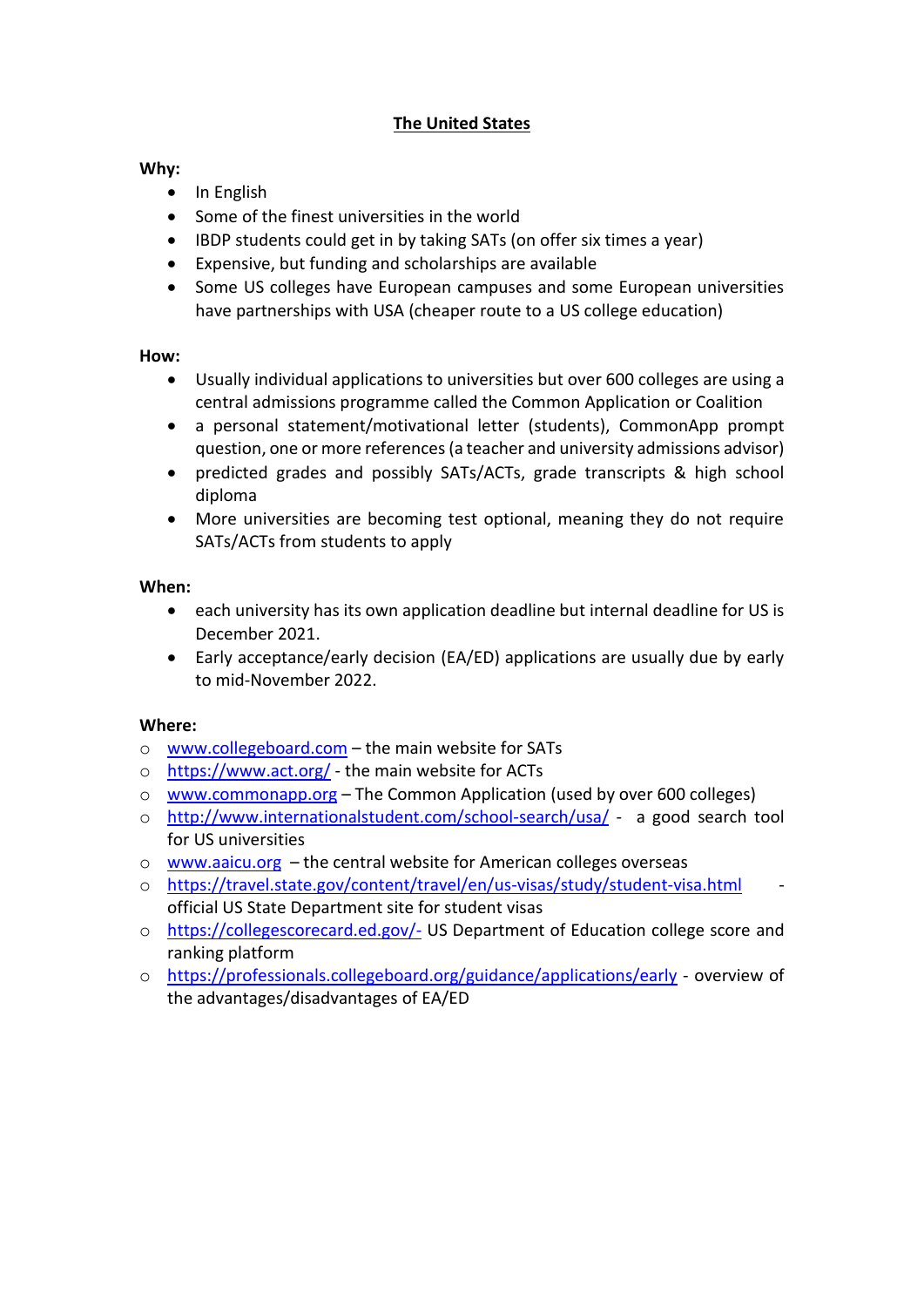# **Germany**

### **Why:**

- Closer to home for many, cheaper
- No predicted grades (students apply with results),
- Option of applying in summer and winter (not all courses)
- Students with foreign qualifications can apply with the IB diploma via uni-assist

#### **How:**

- IBDP results need to be converted to a Hochschulzugangsberechtigung
- School will assist with HZB application
- Apply directly to unis with HZB if the Durchsnittsnote/NC is sufficient.
- Exception: applications for medicine and medical sciences (dentistry, veterinary science etc.) go centrally through [www.hochschulstart.de](http://www.hochschulstart.de/)

#### **When:**

- Paperwork prep for HZB in March 2023
- Applications for Wintersemester 2023 tend to open in April 2023
- Final paperwork after IB results come out. Deadline 15.07.2023 for NC courses, possibly later for non-selective courses
- Applications for apprenticeships ("Lehre/Ausbildung") in February 2023 IGCSEs that amount to Realabschluss are sufficient for many types of apprenticeship

- o [www.hochschulkompass.de](http://www.hochschulkompass.de/) a website on German universities
- o **[www.studienwahl.de](http://www.studienwahl.de/)** a website on careers and studying produced by the Arbeitsagentur
- $\circ$  [www.hochschulstart.de](http://www.hochschulstart.de/) the central application site for studying medicine and other medical sciences in Germany
- $\circ$  [www.anabin.de](http://www.anabin.de/) the KMK website on studying in Germany with foreign qualifications
- o <http://www.uni-assist.de/> application forum for foreign students studying in Germany
- o <http://www.studis-online.de/> a comprehensive website on cost of studying and living in Germany with handy links and charts. Some pages are also in English
- $\circ$  <https://www.bafög.de/> the official German government page for student finance
- o [www.arbeitsagentur.de](http://www.arbeitsagentur.de/) the Arbeitsagentur's central website
- o [http://www.arbeitsagentur.de/web/content/DE/BuergerinnenUndBuerger/Ausbi](http://www.arbeitsagentur.de/web/content/DE/BuergerinnenUndBuerger/Ausbildung/index.htm) [ldung/index.htm](http://www.arbeitsagentur.de/web/content/DE/BuergerinnenUndBuerger/Ausbildung/index.htm) – the page on the Work Agency's website devoted to apprenticeships.
- o <http://www.ausbildung.net/> more information about different types of apprenticeships
- o <https://www.wegweiser-duales-studium.de/> information about the Duales Studium (study & work)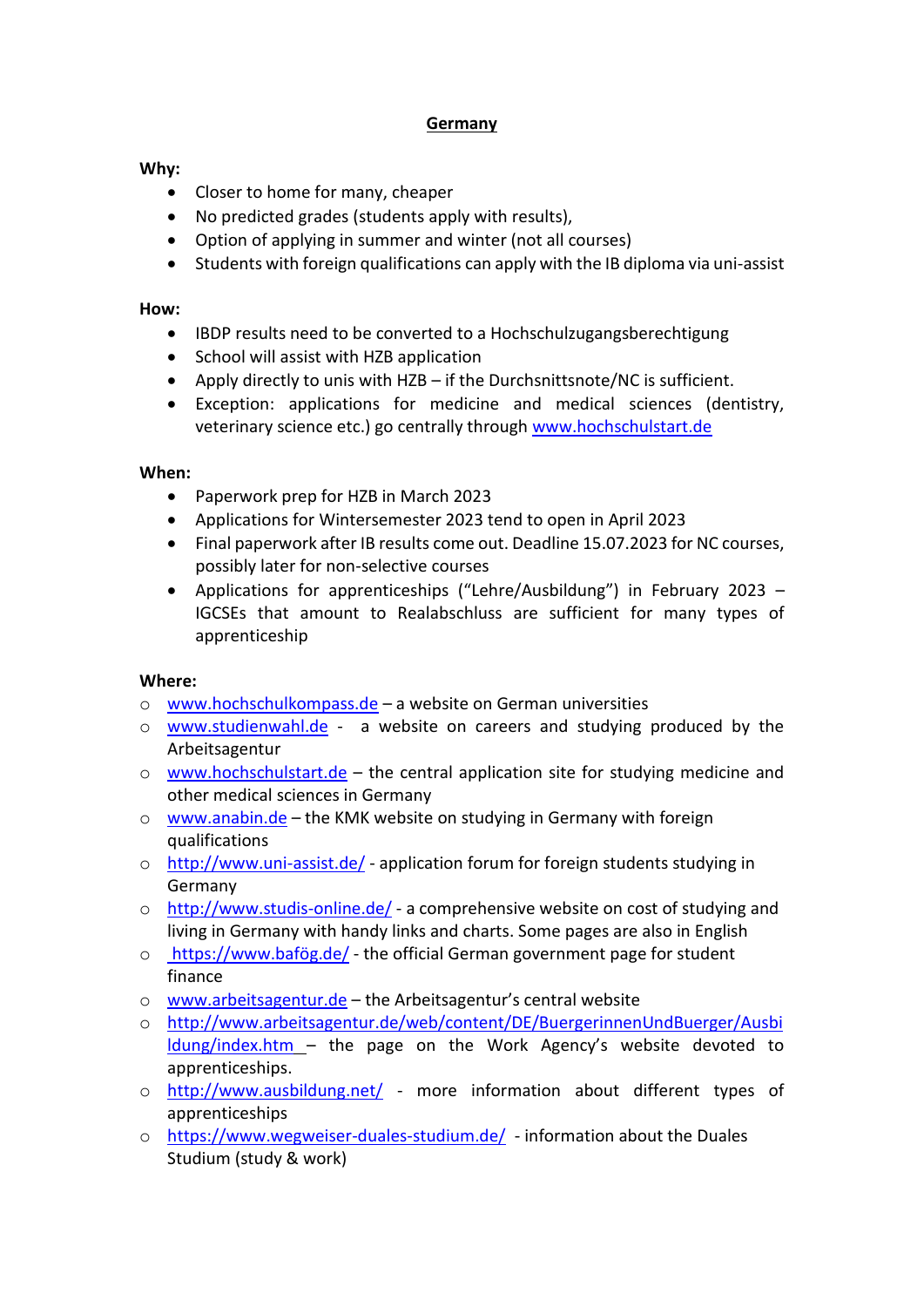# **The Netherlands**

#### **Why:**

- All universities offer courses in nearly all subjects in English.
- All courses are accredited and standardized by the Dutch government
- Comparatively cheap (compared to UK or US), around €2,170 a year tuition fees for EU students. Fees for the first year are halved for EU students
- Comparatively close to home for many
- IBDP accepted for all universities, often with very comfortable admissions requirements
- Non-selective courses simply need a pass in the IBD

#### **How:**

- Most applications go via a central application site called Studielink or directly to university. Registration on Studielink is the first step to becoming a potential student in the Netherlands
- The Netherlands has research universities, universities of applied science and university colleges (with liberal arts degrees) – different types of education but all award bachelors.
- Some courses have a *numerus fixus* students have to fulfill certain criteria and are then ranked for selective courses.
- Other selective applications are university colleges, specialist institutes (such as hotel schools) or talent-based degrees (the arts).
- Personal statements and references sometimes required
- Sometimes additional admissions exams and/or interviews

#### **When:**

- Dutch universities have various application deadlines for various courses but general application deadline is 1<sup>st</sup> May 2023
- *Numerus fixus* courses have a deadline of the 15<sup>th</sup> January 2023
- Some university colleges have an admissions deadline of  $1<sup>st</sup>$  January 2023

- $\circ$  <https://www.studyinholland.nl/> a website on applying to study in the Netherlands
- o [www.studielink.nl](http://www.studielink.nl/) the main Dutch universities website
- o <https://www.nuffic.nl/en> a website that explains the recognition of foreign exams.
- o <http://www.study-in-holland.com/> another website with useful information about studying in Holland
- o <http://www.studieren-in-holland.de/> information on Dutch universities in German
- o <https://duo.nl/particulieren/international-student/drawing-lots/apply.asp> The list of courses that require a *numerus fixus*
- o <https://www.duo.nl/particulier/international-visitor/index.jsp> the Dutch government website on higher education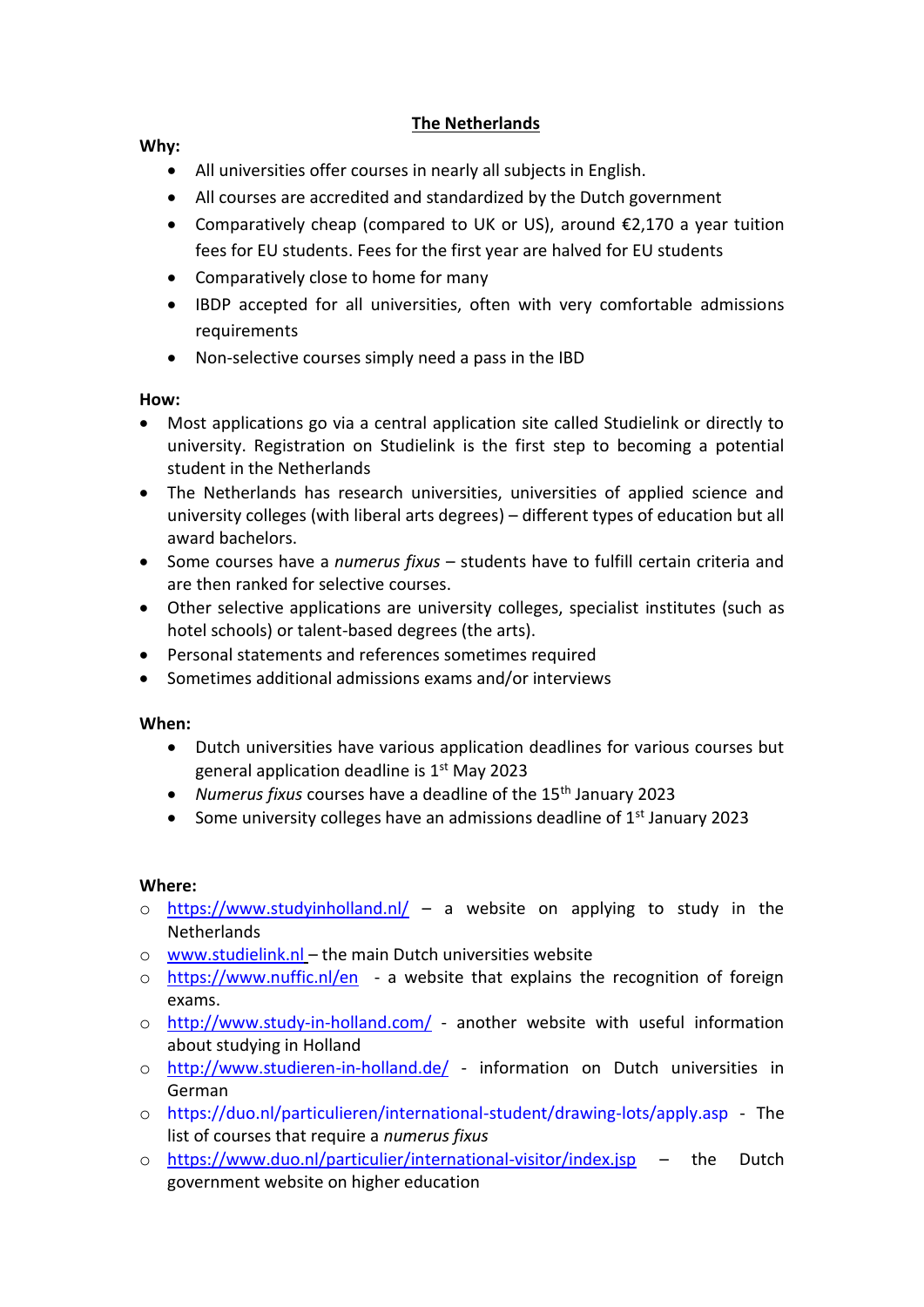### **Ireland**

#### **Why:**

- EU based education in English
- University education is free for Irish, British and EU students
- Some of the best internationally ranked universities
- Offers made based on grades and rankings
- Up to 10 academic and 10 vocational choices possible

#### **How:**

- Applications are made centrally through the Central Admissions Office (home and EU students) and directly to the university (international students)
- Students can apply to up to 10 Level 8 and 10 Level 7 courses, as long as they meet the minimum requirements of the course
- Courses are ranked in order of preference (not in order of grades or ease)
- CAO converts grades into tariff points (IB score/45 x 600) and the application is ranked against all other applications for that course
- CAO makes offers to the top scoring applications depending on number of places

#### **When:**

- November 5: CAO opens
- January 20: early bird deadline for applications
- February 1: regular deadline for applications
- May 1: deadline for late applications (restrictions apply)
- July 1: Change of Mind deadline (to add courses or change order of preference)
- August 5: first round of offers go out

- o <http://www.cao.ie/index.php> Central Application Office. Application and information site for applying to higher education in Ireland
- o <https://www.educationinireland.com/en/> information website for studying in Ireland
- o <http://www.inis.gov.ie/en/inis/pages/study> Irish government website on student visas
- o <https://www.topuniversities.com/where-to-study/europe/ireland/guide> overview of top universities in Ireland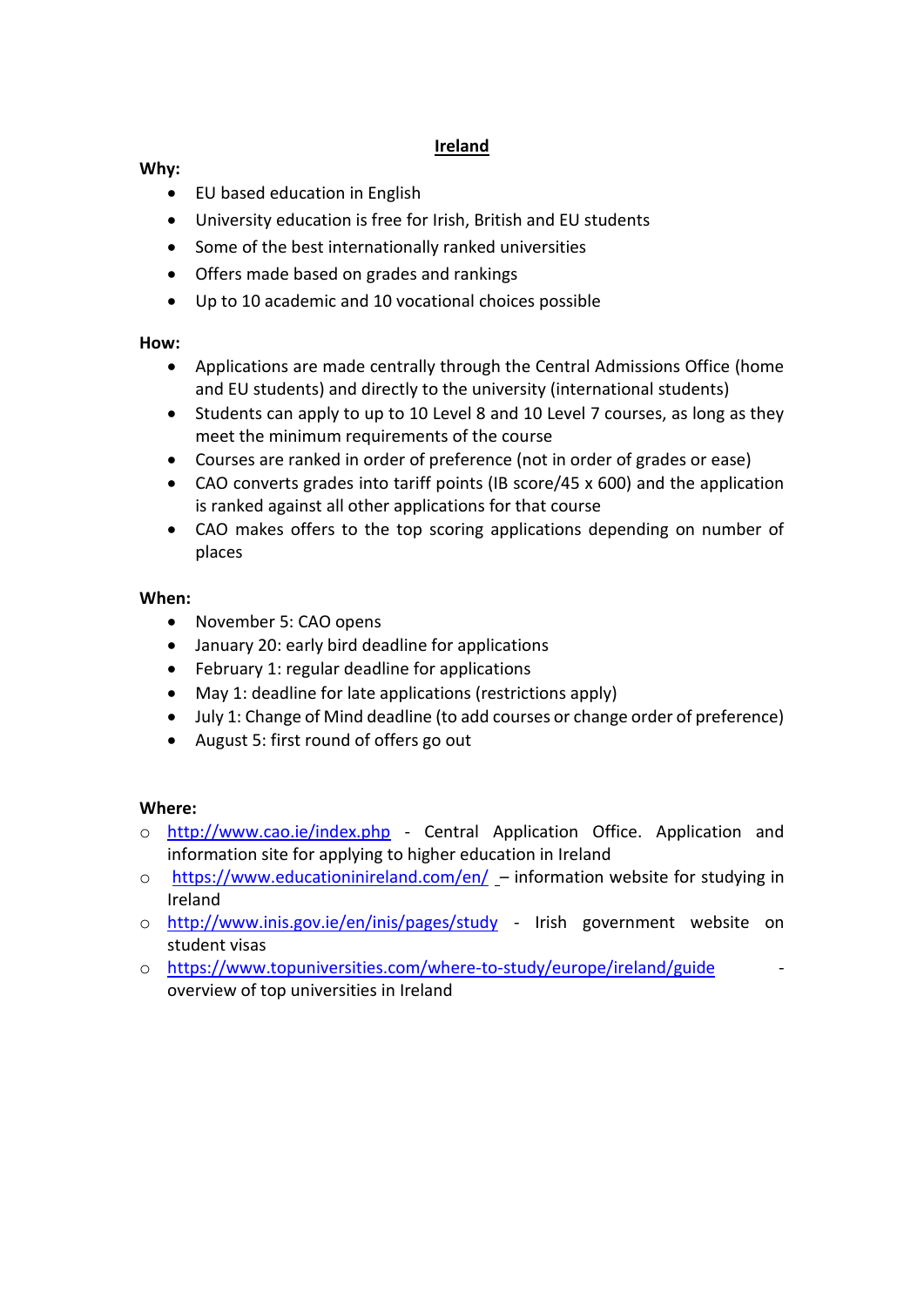# **Gap Year, freies (soziales/wissenschaftliches) Jahr**

#### **Why:**

- A need to take a break from school, studying and learning
- Military or national service
- No clear idea of the next steps
- Student would like to see the world
- A wish to volunteer for a year
- Need to earn some money or save money before studying or training
- Need more work experience before applying to study a specific subject
- Need more qualifications before studying or training

#### **How:**

- Applying for internships, volunteer programmes, jobs, work and travel schemes.
- Might need personal statements, references etc. Gap year activities look great on an application and could well increase a student's chances of acceptance
- Applying for "deferred entry" (UK) or "deferred enrolment" US students take a year off with their place of study already in place (eg. apply now to study in September 2023)

# •

# **When:**

• Many programmes have their own deadlines but, essentially, now and all year long.

- o <https://www.bundesfreiwilligendienst.de/> the organisation that replaced the national service office in Germany. Great volunteer programmes.
- o <https://www.praktikum.info/> if you are looking for work experiences
- o <https://www.asf-ev.de/freiwilligendienst/> an incredible organisation that offers volunteer posts in 13 different countries
- o <http://www.gap-year.com/> more info on gap years themselves (I'll also buy the book ☺)
- o <http://www.vso.org.uk/> a well-established UK volunteer organisation.
- o <http://www.wwoof.net/> why not get your hands dirty (literally)
- o <http://www.peacecorps.gov/> US volunteer organisation founded by Kennedy
- o <http://ec.europa.eu/stages/> internships with the EU
- o <https://careers.un.org/lbw/home.aspx?viewtype=ip> internships at the UN
- o [http://www.gapforce.org](http://www.gapforce.org/) UK gap year provider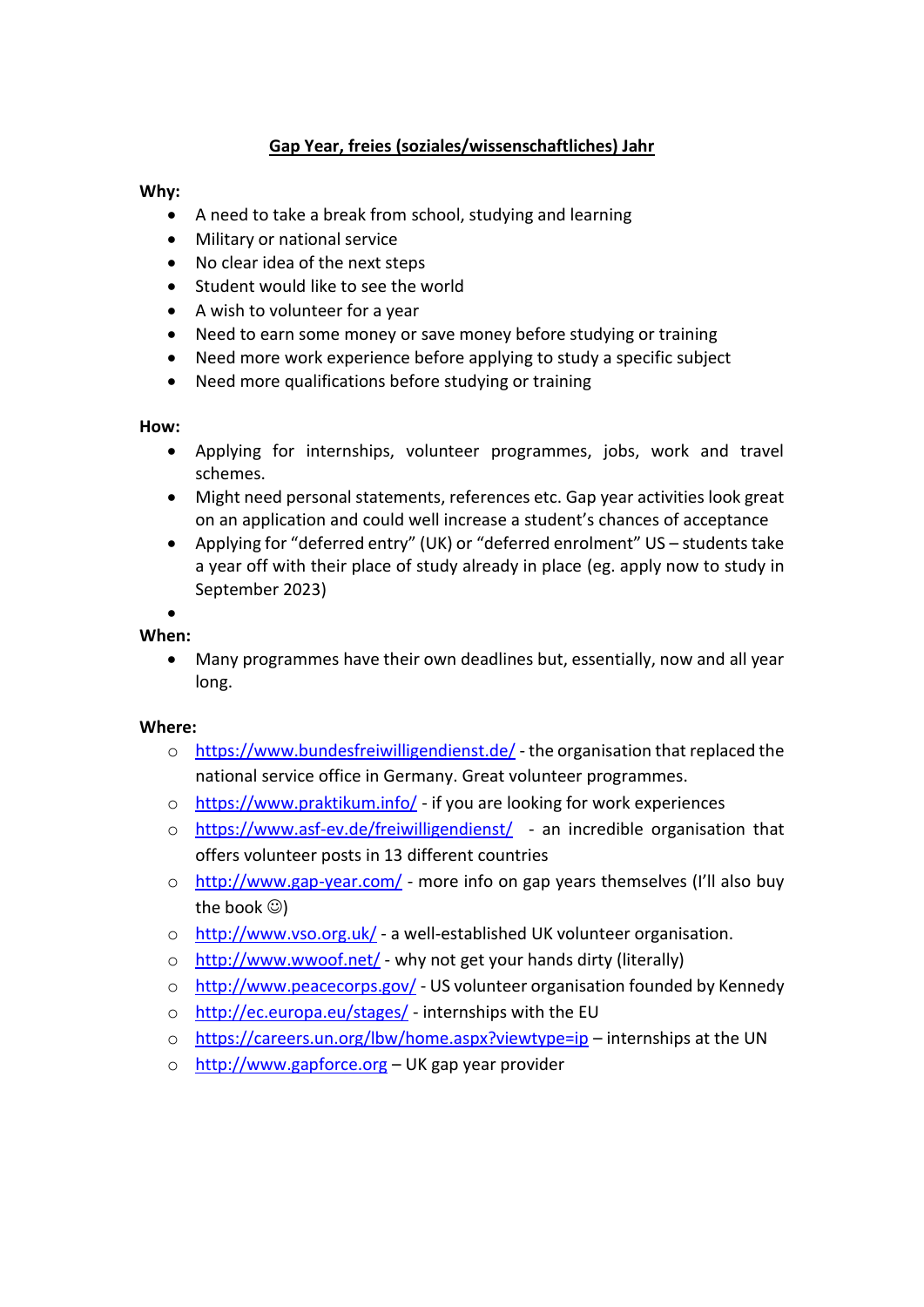# **Introduction to costs**

# **Costs in the UK**

- UK students and foreign students with settled or pre-settled status will be charged home fees (various with each of the British nations)
- International students (including EU students) pay international fees, which can vary greatly
- Several UK universities are offering bursaries for EU students that in some cases reduces their fees to home student rates (varies from year to year) **but** students cannot access UK government financial support the way they used to
- UK student visas allow for work (limited per week)
- There are also subject-specific and merit-based scholarships (see below for useful links)

Links

- [https://www.internationalstudent.com/study\\_uk/financial\\_aid/living\\_expens](https://www.internationalstudent.com/study_uk/financial_aid/living_expenses/) [es/](https://www.internationalstudent.com/study_uk/financial_aid/living_expenses/)
- [www.saas.gov.uk](http://www.saas.gov.uk/)
- <https://www.gov.uk/student-finance>
- <https://study-uk.britishcouncil.org/scholarships>
- <http://www.ukcisa.org.uk/>
- <https://www.scholarshipportal.com/bachelor/scholarships/united-kingdom>

# **Costs in the US**

- Higher education is expensive in the US. Added to that is accommodation, travel, healthcare, immigration costs etc.
- Roughly speaking Ivy League universities (Harvard, Yale etc.) are the most expense and state universities for in-state students are the cheapest
- Scholarships are offered for need, for merit and for talent (sports, music etc) and are offered by the universities (which all have finance and funding pages)
- Not all scholarships cover the entire tuition
- Some state universities are starting to offer free undergraduate tuition

Links

- [https://www.topuniversities.com/student-info/student-finance/how-much](https://www.topuniversities.com/student-info/student-finance/how-much-does-it-cost-study-us)[does-it-cost-study-us](https://www.topuniversities.com/student-info/student-finance/how-much-does-it-cost-study-us)
- [https://www.studyinternational.com/help-and-advice/cost-of-living-in-the](https://www.studyinternational.com/help-and-advice/cost-of-living-in-the-usa)[usa](https://www.studyinternational.com/help-and-advice/cost-of-living-in-the-usa)
- [https://worldscholarshipforum.com/10-tuition-free-universities-usa](https://worldscholarshipforum.com/10-tuition-free-universities-usa-international-students/)[international-students/](https://worldscholarshipforum.com/10-tuition-free-universities-usa-international-students/)
- <https://bigfuture.collegeboard.org/scholarship-search>
- [https://fafsa.ed.gov](https://fafsa.ed.gov/)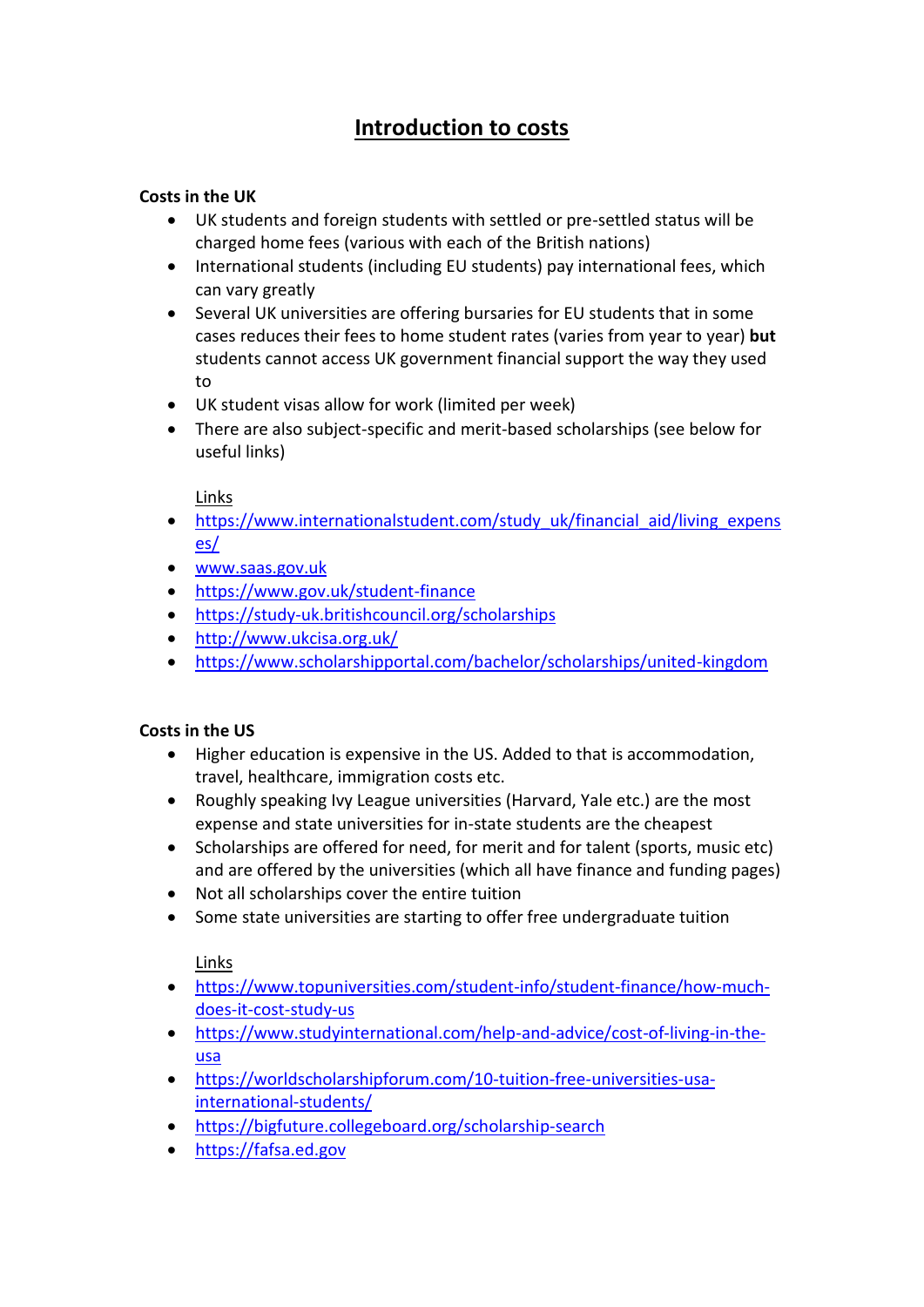# **Costs in the Netherlands**

- Tuition is €2,168 a year for EU students and up to €15,000 for international students.
- Tuition is halved in the first year for EU students
- There is also Dutch government assistance for housing, and EU students can work
- Cost of living varies in the Netherlands with the cost higher in the major coastal cities than in the north or close to the German border.

#### Links

- [https://www.studyinholland.co.uk/cost\\_of\\_living.html](https://www.studyinholland.co.uk/cost_of_living.html)
- <https://www.studyinholland.nl/finances/tuition-fees>
- <https://ind.nl/en/study/Pages/study-at-university.aspx>

#### **Costs in Germany**

- Tuition is free at all German state universities
- Private universities can and do charge fees, which vary greatly
- BafÖG is valid for the whole of the EU. If you qualify for Germany the money can also go to studying abroad.
- Cost of living can vary greatly from city to city.

# Links

- <https://www.bafoeg-rechner.de/>
- <https://www.studis-online.de/studienkosten/>
- <https://www.bafög.de/>

# **Costs in Ireland**

- Tuition is free for home and EU students (€3,000 student contribution required for student services, **not** tuition)
- Fees vary for international students dependent on course (medicine being the most expensive)
- Scholarships are available (see below).
- Student visas allow for 20 hours of work per week
- Cost of living is generally high in Ireland with Dublin being as expensive as London, Paris and similar cities.

# Links

- [https://www.citizensinformation.ie/en/travel\\_and\\_recreation/travel\\_to\\_irela](https://www.citizensinformation.ie/en/travel_and_recreation/travel_to_ireland/student_visas.html) [nd/student\\_visas.html](https://www.citizensinformation.ie/en/travel_and_recreation/travel_to_ireland/student_visas.html)
- [https://www.educationinireland.com/en/How-Do-I-Apply-/Tuition-Costs-](https://www.educationinireland.com/en/How-Do-I-Apply-/Tuition-Costs-Scholarships/Scholarships)[Scholarships/Scholarships](https://www.educationinireland.com/en/How-Do-I-Apply-/Tuition-Costs-Scholarships/Scholarships)
- <https://www.scholarshipportal.com/bachelor/scholarships/ireland>